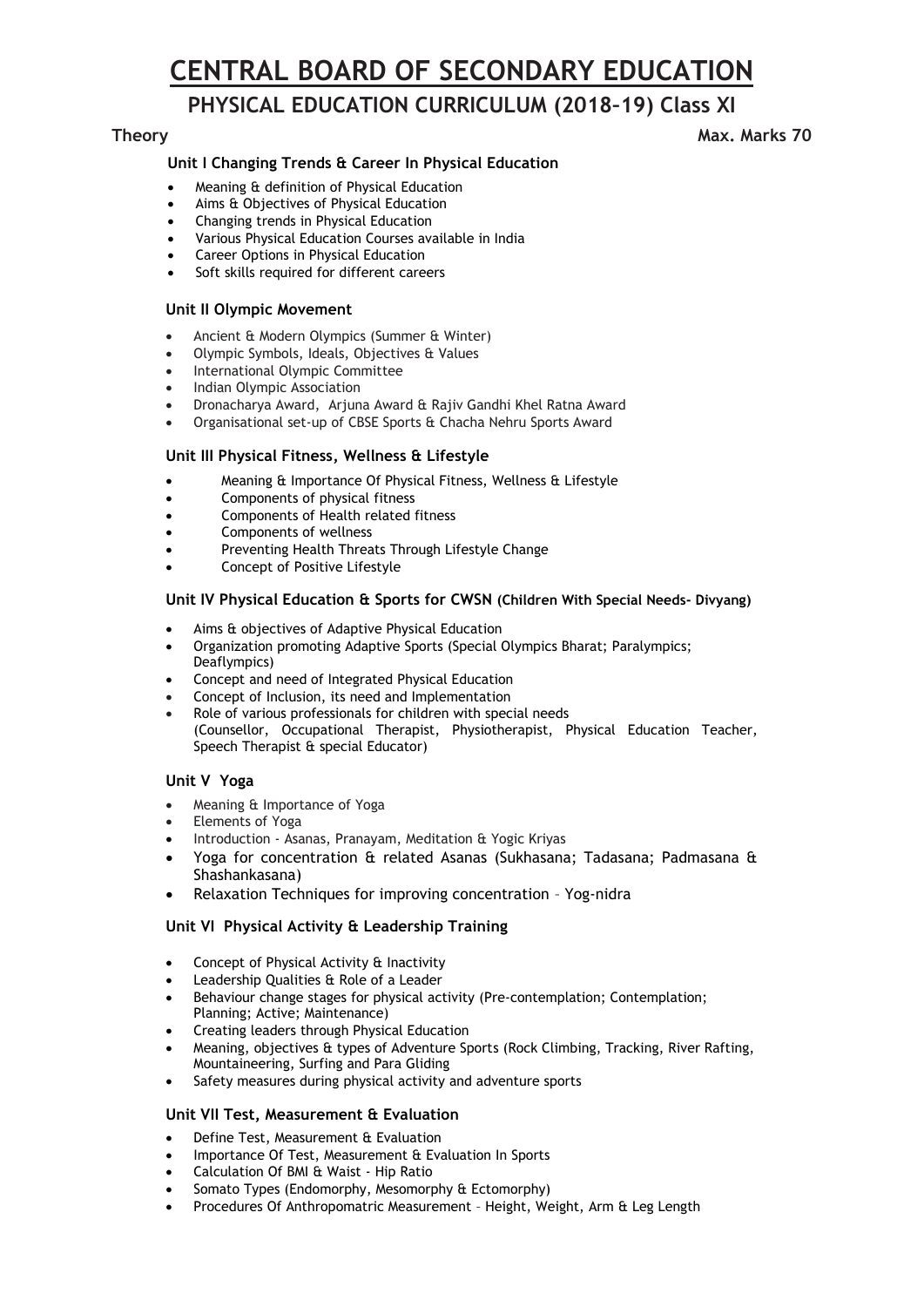## **Unit VIII Fundamentals Of Anatomy & Physiology**

- Define Anatomy, Physiology & Its Importance
- Function Of Skeleton System, Classification of Bones & Types of Joints
- Properties of Muscles
- Function & Structure Of Muscles
- Function & Structure Of Respiratory System, Mechanism of Respiration
- Structure Of Heart & Introduction to Circulatory System
- Oxygen debt, second-wind

## **Unit IX Kinesiology, Biomechanics & Sports**

- Meaning & Importance of Kinesiology & Biomechanics in Phy. Edu. & Sports
- Concept of Musculoskeletal System
- Joints Articulation of Bones (Neck, Shoulder, Elbow, Hip and Knees)
- Major Muscles around the Joints (Neck, Shoulder, Elbow, Hip and Knees)
- Levers & Its Types and its application in sports
- Equilibrium Dynamic & Static And Centre of Gravity and its application in sports

## **Unit X Psychology & Sports**

- Definition & Importance of Psychology in Phy. Edu. & Sports
- Define & Differentiate Between Growth & Development
- Developmental Characteristics At Different Stage of Development
- Adolescent Problems & Their Management
- Define Learning, Laws Of Learning (Law of Readiness; Law of Effect & Law of Exercise) & Transfer of Learning
- Emotion: Concept, Type & Controlling of emotion

## **Unit XI Training In Sports**

- Meaning & Concept of Sports Training
- Principles of Sports Training
- Warming up & limbering down
- Load, Symptoms of Over-load, Adaptation & Recovery
- Skill, Technique & Style
- Role of Free-play in the development of Motor Component

## **Unit XII Doping**

- Concept & classification of doping
- Prohibited Substances & Methods
- Athletes Responsibilities
- Side Effects Of Prohibited Substances
- Ergogenic aids & doping in sports
- Doping control procedure

## **01.** Physical Fitness (AAHPER) - 10 Marks **02.** Skill of any one Individual Game of choice from the given list\*\* The state of the state of the Marks **03.** Viva **1988** - 05 Marks **04.** Record File\*\*\* - 05 Marks

*\*\*Archery, Badminton, Gymnastics, Judo, Swimming, Table Tennis, Taekwondo, Tennis and Bocce \*\*\*Record File shall include:*

*Practical-1: Labelled diagram of 400 M Track & Field with computations.* 

*Practical-2: Computation of BMI from family or neighbourhood & graphical representation of the data.* 

*Practical-3: Labelled diagram of field & equipment of any one game of your choice out of the above list.* 

*Practical-4: Explanation & list of current National Awardees (Dronacharya Award, Arjuna Award & Rajiv Gandhi Khel Ratna Award) Practical-5: Pictorial presentation of any five Asanas for improving concentration.*

## **Practical Max. Marks 30**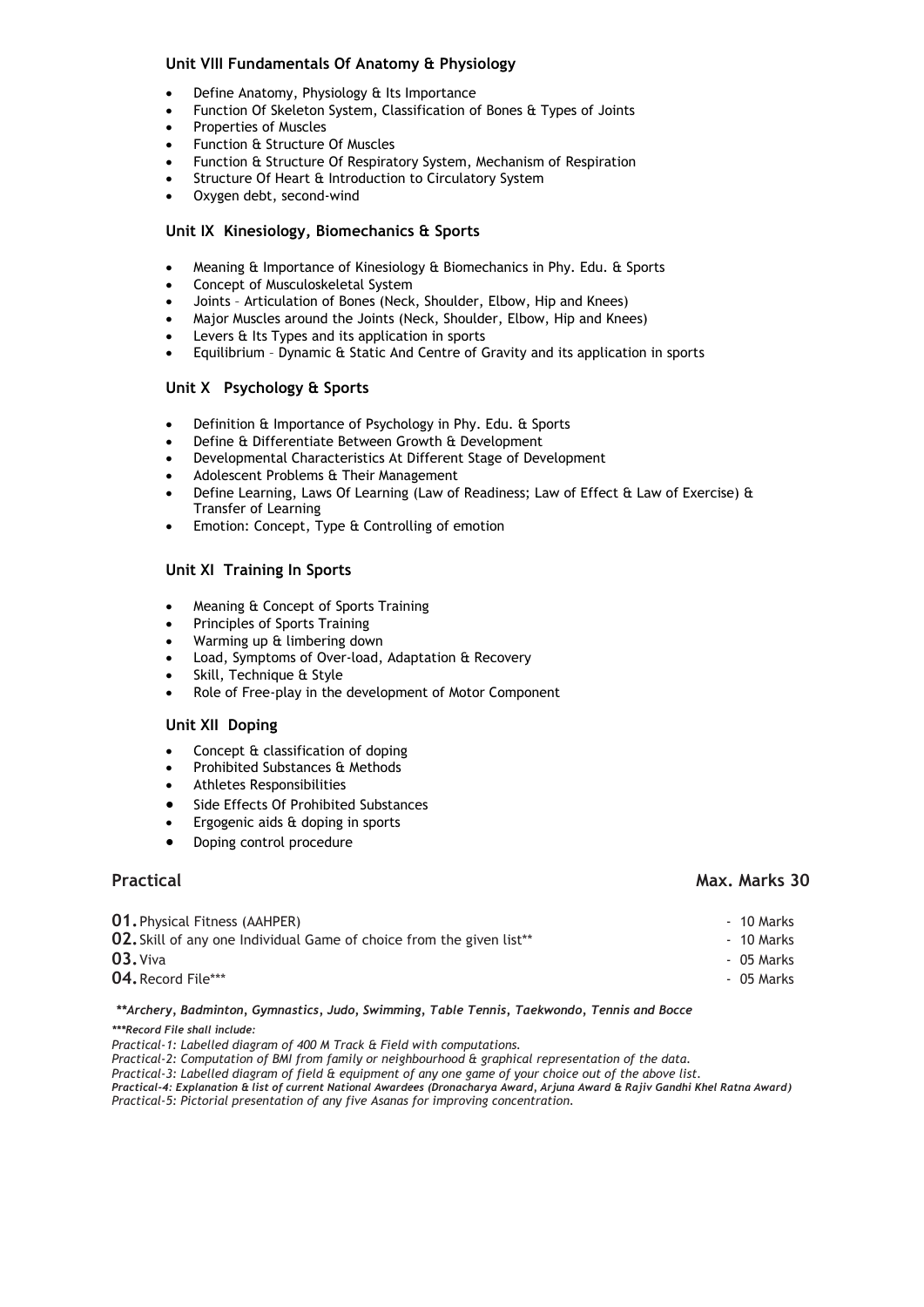# **CENTRAL BOARD OF SECONDARY EDUCATION PHYSICAL EDUCATION CURRICULUM (2018-19) Class XII**

## **Theory** Max. Marks 70

## **Unit I Planning in Sports**

- Meaning & Objectives Of Planning
- Various Committees & its Responsibilities (pre; during & post)
- Tournament Knock-Out, League Or Round Robin & Combination
- Procedure To Draw Fixtures Knock-Out (Bye & Seeding) & League (Staircase & Cyclic)
- Intramural & Extramural Meaning, Objectives & Its Significance
- Specific Sports Programme (Sports Day, Health Run, Run For Fun, Run For Specific Cause & Run For Unity)

## **Unit II Sports & Nutrition**

- Balanced Diet & Nutrition: Macro & Micro Nutrients
- Nutritive & Non-Nutritive Components Of Diet
- Eating For Weight Control A Healthy Weight, The Pitfalls Of Dieting, Food Intolerance & Food Myths
- Sports nutrition & its effect on performance (fluid & meal intake, pre, during & post competition)
- Food supplement for children

## **Unit III Yoga & Lifestyle**

- Asanas as preventive measures
- Obesity: Procedure, Benefits & contraindications for Vajrasana, Hastasana, Trikonasana, Ardh Matsyendrasana
- Diabetes: Procedure, Benefits & contraindications for Bhujangasana, Paschimottasana, Pavan Muktasana, Ardh Matsyendrasana
- Asthema: Procedure, Benefits & contraindications for Sukhasana, Chakrasana, Gomukhasana, Parvatasana, Bhujangasana, Paschimottasana, Matsyasana
- Hypertension: Tadasana, Vajrasana, Pavan Muktasana, Ardha Chakrasana, Bhujangasana, Sharasana
- Back Pain: Tadasana, Ardh Matsyendrasana, Vakrasana, Shalabhasana, Bhujangasana

## **Unit IV Physical Education & Sports for CWSN (Children With Special Needs -** *Divyang***)**

- Concept of Disability & Disorder
- Types of Disability, its causes & nature (cognitive disability, intellectual disability, physical disability)
- Types of Disorder, its cause & nature (ADHD, SPD, ASD, ODD, OCD)
- Disability Etiquettes
- Advantage of Physical Activities for children with special needs
- Strategies to make Physical Activities assessable for children with special need.

## **Unit V Children & Sports**

- Motor development & factors affecting it
- Exercise Guidelines at different stages of growth & Development
- Advantages & disadvantages of weight training
- Concept & advantages of Correct Posture
- Causes of Bad Posture
- Common Postural Deformities Knock Knee; Flat Foot; Round Shoulders; Lordosis, Kyphosis, Bow Legs and Scolioses
- Corrective Measures for Postural Deformities

## **Unit VI Women & Sports**

- Sports participation of women in India
- Special consideration (Menarch & Menstural Disfunction)
- Female Athletes Triad (Oestoperosis, Amenoria, Eating Disorders)
- Psychological aspects of women athlete
- Sociological aspects of sports participation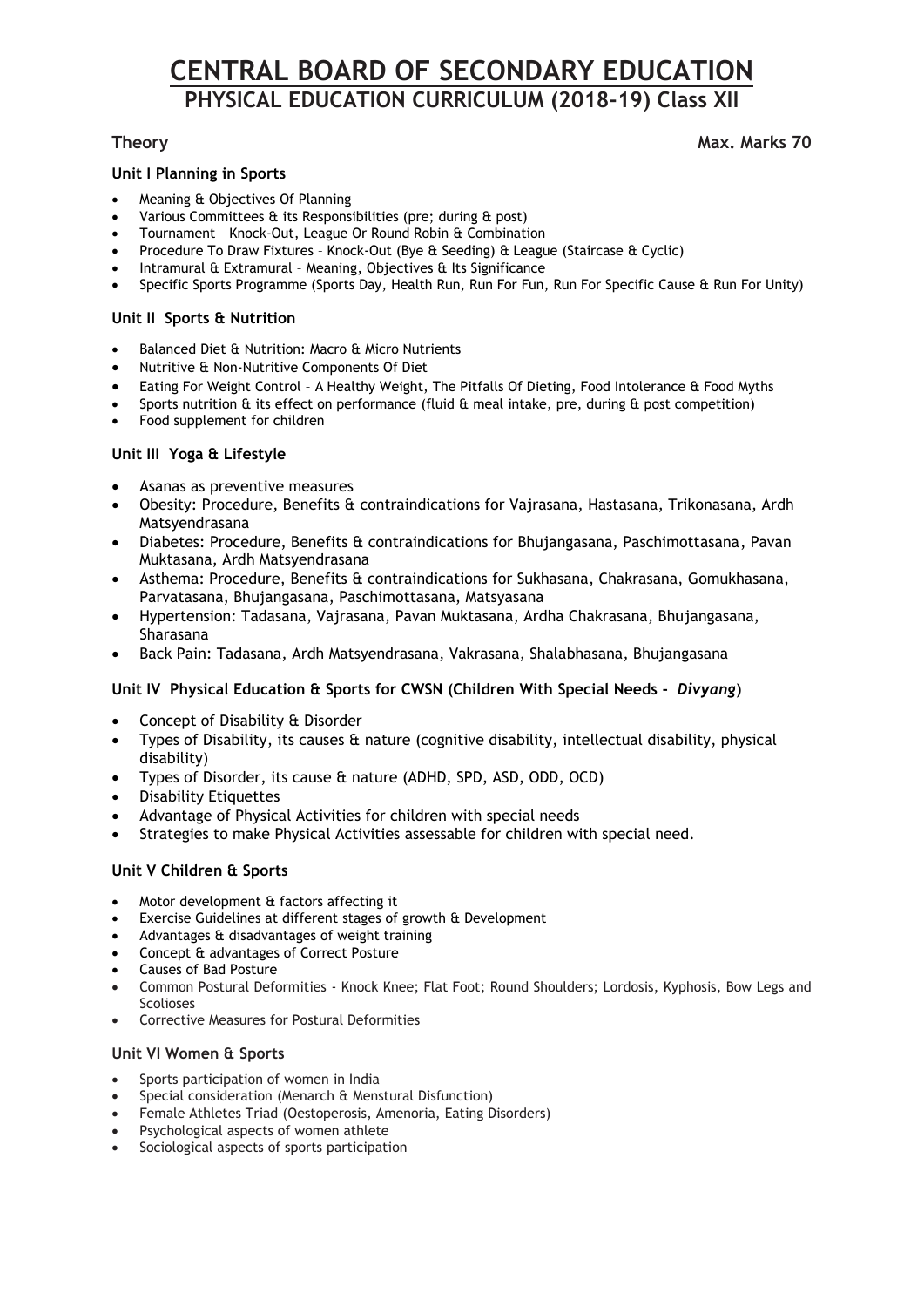## **Unit VII Test & Measurement in Sports**

- o Computation of Fat Percentage Slaughter – Lohman Children Skinfold Formula: Triceps & Calf Skinfold (Male 6 to 17 yrs - % body fat =  $(0.735 \text{ X sum of skinfold}) + 1.0$ (Female 6 to 17 yrs - % body fat =  $(0.610 \text{ X} \text{ sum of skinfold}) + 5.0$
- o Measurement of Muscular Strength Kraus Weber Test
- o Motor Fitness Test AAPHER
- $\circ$  General Motor Fitness Barrow three item general motor ability (Standing Broad Jump, Zig Zag Run, Medicine Ball Put – For Boys: 03 Kg & For Girls: 01 Kg)
- o Measurement of Cardio Vascular Fitness Harvard Step Test/Rockport Test Computation of Fitness Index: Duration of the Exercise in Seconds x 100
	- 5.5 x Pulse count of 1-1.5 Min after Exercise
- o Rikli & Jones Senior Citizen Fitness Test 1. Chair Stand Test for lower body strength
	- 2. Arm Curl Test for upper body strength
		- 3. Chair Sit & Reach Test for lower body flexibility
		- 4**.** Back Scratch Test for upper body flexibility
		- 5. Eight Foot Up & Go Test for agility
		- 6. Six Minute Walk Test for Aerobic Endurance

## **Unit VIII Physiology & Sports**

- Gender differences in physical & physiological parameters.
- Physiological factor determining component of Physical Fitness
- Effect of exercise on Cardio Vascular System
- Effect of exercise on Respiratory System
- Effect of exercise on Muscular System
- Physiological changes due to ageing
- Role of physical activity maintaining functional fitness in aged population

## **Unit IX Sports Medicine**

- Concept, Aims & Scope of Sports Medicine
- Sports injuries: Classification, Causes & Prevention
- First Aid Aims & Objectives
- **Management of Injuries:**

## **Soft Tissue Injuries:**

(Abrasion, Contusion, Laceration, Incision, Sprain & Strain)

## **Bone & Joint Injuries:**

(Dislocation, Fractures: Stress Fracture, Green Stick, Communated, Transverse Oblique & Impacted)

## **Unit X Kinesiology, Biomechanics & Sports**

- Introduction to Axes & Planes
- Types of movements (Flexion, Extension, Adbuction & Adduction)
- Major Muscles involved in running, jumping & throwing
- Newton's Law of Motion & its application in sports
- Projectile & factors affecting Projectile Trajectory
- Friction & Sports

## **Unit XI Psychology & Sports**

- Understanding Stress & Coping Strategies (Problem Focussed & Emotional Focussed)
- Personality; its definition & types Trait & Types (Sheldon & Jung Classification) & Big Five Theory
- Motivation, its type & techniques
- Exercise Adherence; Reasons to Exercise, Benefits of Exercise
- Strategies for Enhancing Adherence to Exercise
- Meaning, Concept & Types of Aggressions in Sports

## **Unit XII Training in Sports**

- Strength Definition, types & methods of improving Strength Isometric, Isotonic & Isokinetic
- Endurance Definition, types & methods to develop Endurance Continuous Training, Interval Training & Fartlek Training
- Speed Definition, types & methods to develop Speed Acceleration Run & Pace Run